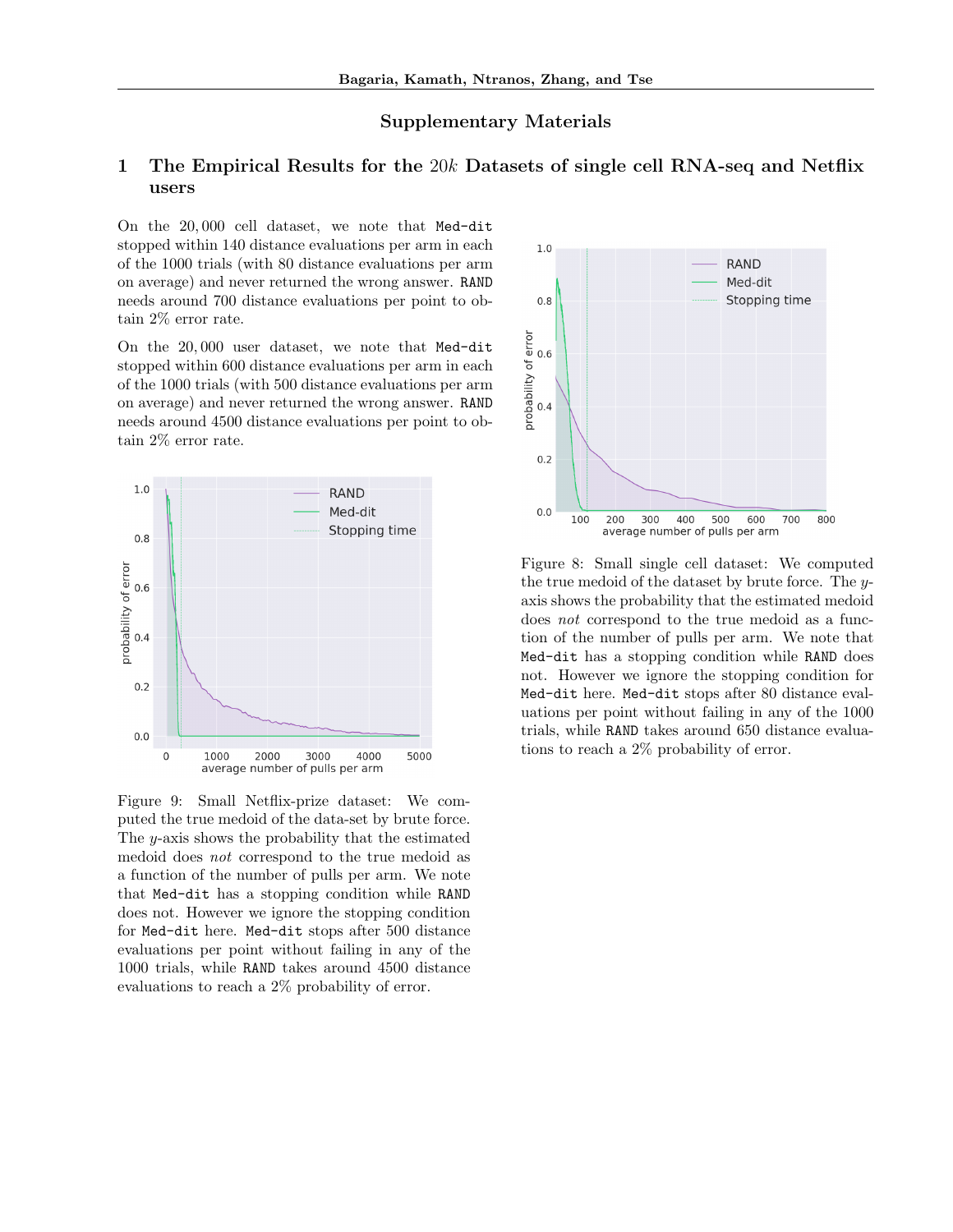## 2 The *O*(*n* log *n*) Distance Evaluations Under Gaussian Prior

We assume that the mean distances of each point  $\mu_i$  are i.i.d. samples of  $N(\gamma, 1)$ . We note that this implies that  $\Delta_i$ ,  $1 \leq i \leq n$  are *n* i.i.d. random variables. Let  $\Delta$  be a random variable with the same law as  $\Delta_i$ .

From the concentration of the minimum of *n* gaussians, we have that

$$
\min_i \mu_i + \sqrt{2\log n} \xrightarrow{p} \gamma.
$$

This gives us that

$$
\Delta - \sqrt{2 \log n} \stackrel{d}{\to} \mathcal{N}(0,1).
$$

We note that by Eq (2), we have that the expected number of distance evaluations *M* is of the order of

$$
\mathbb{E}[M] \le n \mathbb{E}\left[\frac{\log n}{\Delta^2} \wedge n\right],
$$

where the expection is taken with respect to the randomness of  $\Delta$ .

To show this, it is enough to show that,

$$
\mathbb{E}\left[\frac{\log n}{\Delta^2} \wedge n\right] \le C \log n,
$$

for some constant *C*.

To compute that for this prior, we divide the real line into three intervals, namely

\n- \n
$$
\left(-\infty, \sqrt{\frac{\log n}{n}}\right],
$$
\n
\n- \n
$$
\left(\sqrt{\frac{\log n}{n}}, c\sqrt{\log n}\right),
$$
\n
\n- \n
$$
\left[c\sqrt{\log n}, \infty\right),
$$
\n
\n

and compute the expectation on these three ranges. We note that for if  $\Delta \in (-\infty, \sqrt{\frac{\log n}{n}}]$ , while for  $\Delta \in$  $(\sqrt{\frac{\log n}{n}}, \infty], \frac{\log n}{\Delta^2} \leq n$ . Thus we have that,

$$
\mathbb{E}\left[\frac{\log n}{\Delta^2} \wedge n\right] \le \mathbb{E}\left[n\mathbb{I}\left(\Delta \le \sqrt{\frac{\log n}{n}}\right)\right] + \lim_{\delta,\epsilon \to 0} \mathbb{E}\left[\frac{\log n}{\Delta^2} \mathbb{I}\left(\sqrt{\frac{\log n}{n^{(1-\epsilon)}}} \le \Delta \le c\frac{\sqrt{\log n}}{n^{\delta}}\right)\right] + \underbrace{\mathbb{E}\left[\frac{\log n}{\Delta^2} \mathbb{I}\left(\Delta \ge c\sqrt{\log n}\right)\right]}_{\text{III}},
$$

where we use the Bounded Convergence Theorem to establish II.

We next show that all three terms in the above equation are of  $O(\log n)$ . We first show the easy cases of **I** and III and then proceed to II.

• To establish that **I** is  $O(\log n)$ , we start by defining,  $q_1 = P[\Delta < \frac{\sqrt{\log n}}{n}]$ 

$$
\mathbb{E}\left[n\mathbb{I}\left(\Delta \leq \frac{\sqrt{\log n}}{n}\right)\right] = nq_1.
$$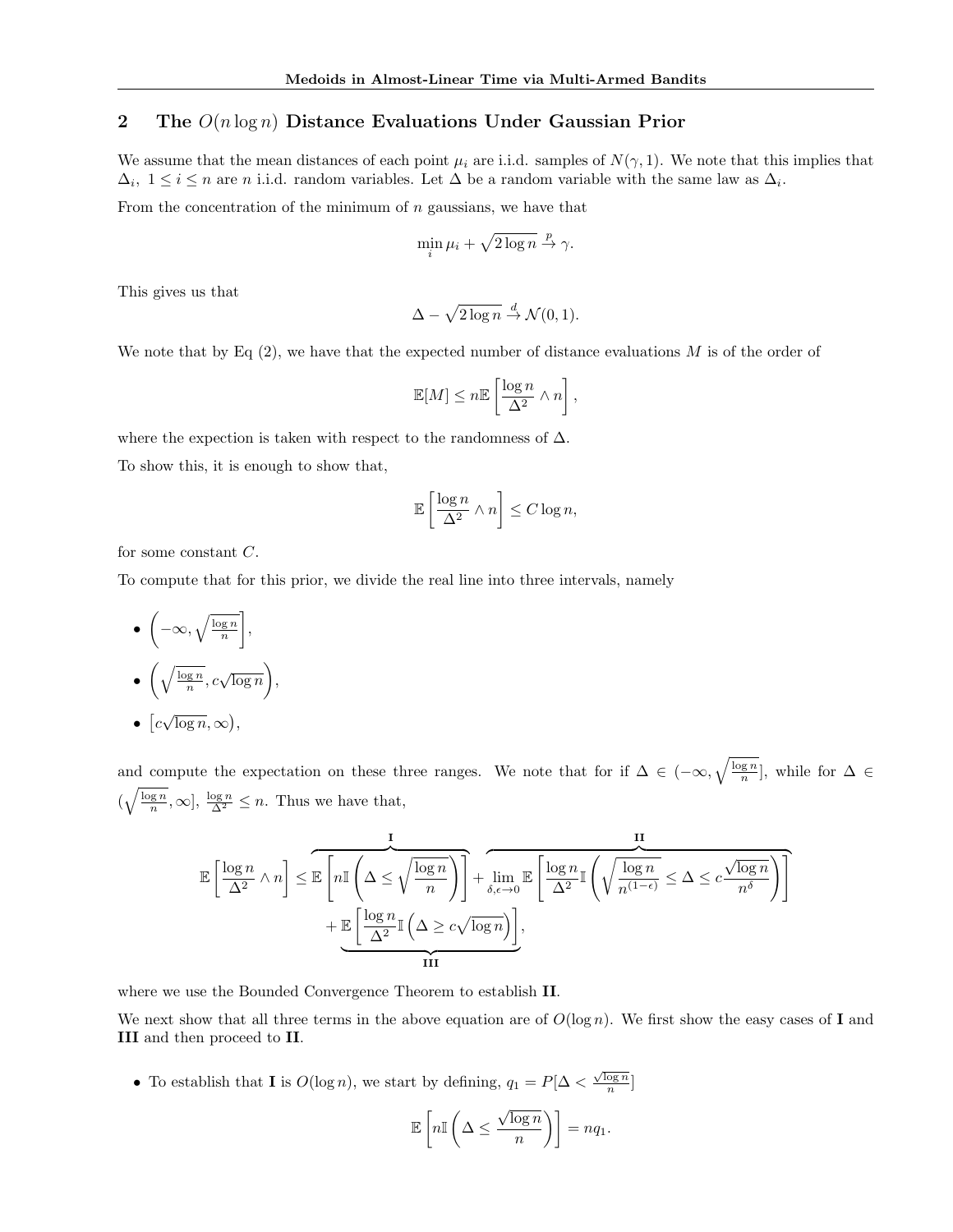Further note that,

$$
q_1 \le \exp\left(-\frac{1}{2}\left(\sqrt{2\log n} - \sqrt{\frac{\log n}{n}}\right)^2\right),
$$
  
= 
$$
\left(\frac{1}{n}\right)^{(1-\frac{1}{\sqrt{2n}})^2}.
$$

Thus

$$
\frac{q_1 n}{\log n} \le \frac{n^{1 - (1 - \frac{1}{\sqrt{2n}})^2}}{\log n},
$$
  
 
$$
\le \exp((\sqrt{\frac{2}{n}}(1 + o(1))\log n - \log \log n)),
$$
  
=  $o(1).$ 

*•* To establish that III is *O*(log *n*), we note that,

$$
\mathbb{E}\left[\frac{\log n}{\Delta^2} \mathbb{I}\left(\Delta \ge c\sqrt{\log n}\right)\right] \le \frac{1}{c^2} P(\Delta \ge c\sqrt{\log n}),
$$
  

$$
\le \frac{1}{c^2},
$$
  

$$
= \Theta(1).
$$

• Finally to establish that **II** is  $O(\log n)$ , we note that,

$$
\lim_{\delta,\epsilon \to 0} \mathbb{E} \left[ \frac{\log n}{\Delta^2} \mathbb{I} \left( \sqrt{\frac{\log n}{n^{(1-\epsilon)}}} \leq \Delta \leq c \frac{\sqrt{\log n}}{n^{\delta}} \right) \right] \leq \lim_{\delta,\epsilon \to 0} n^{2-\epsilon} P \left( \Delta \leq c \frac{\sqrt{\log n}}{n^{\delta}} \right),
$$
  

$$
\leq \lim_{\delta,\epsilon \to 0} n^{1-\epsilon} \exp \left( -\frac{1}{2} \left( \sqrt{2 \log n} - \sqrt{\log n} \frac{c}{n^{\delta}} \right)^2 \right),
$$
  

$$
= \lim_{\delta,\epsilon \to 0} n^{1-\epsilon} \left( \frac{1}{n} \right)^{(1-\frac{c}{\sqrt{2}n^{\delta}})^2},
$$
  

$$
= \lim_{\delta,\epsilon \to 0} n^{1-\epsilon - (1-\frac{c}{\sqrt{2}n^{\delta}})^2},
$$
  

$$
= \lim_{\delta,\epsilon \to 0} n^{-\epsilon + \frac{\sqrt{2}c}{n^{\delta}} - \frac{c^2}{2n^{2\delta}}}.
$$

Letting  $\delta$  to go to  $0$  faster than  $\epsilon,$  we see that,

$$
\lim_{\delta,\epsilon \to 0} \mathbb{E}\left[\frac{\log n}{\Delta^2} \mathbb{I}\left(\sqrt{\frac{\log n}{n^{(1-\epsilon)}}} \le \Delta \le c \frac{\sqrt{\log n}}{n^{\delta}}\right)\right] \le O(\log n).
$$

This gives us that under this model, we have that under this model,

$$
\mathbb{E}[M] \le O(n \log n).
$$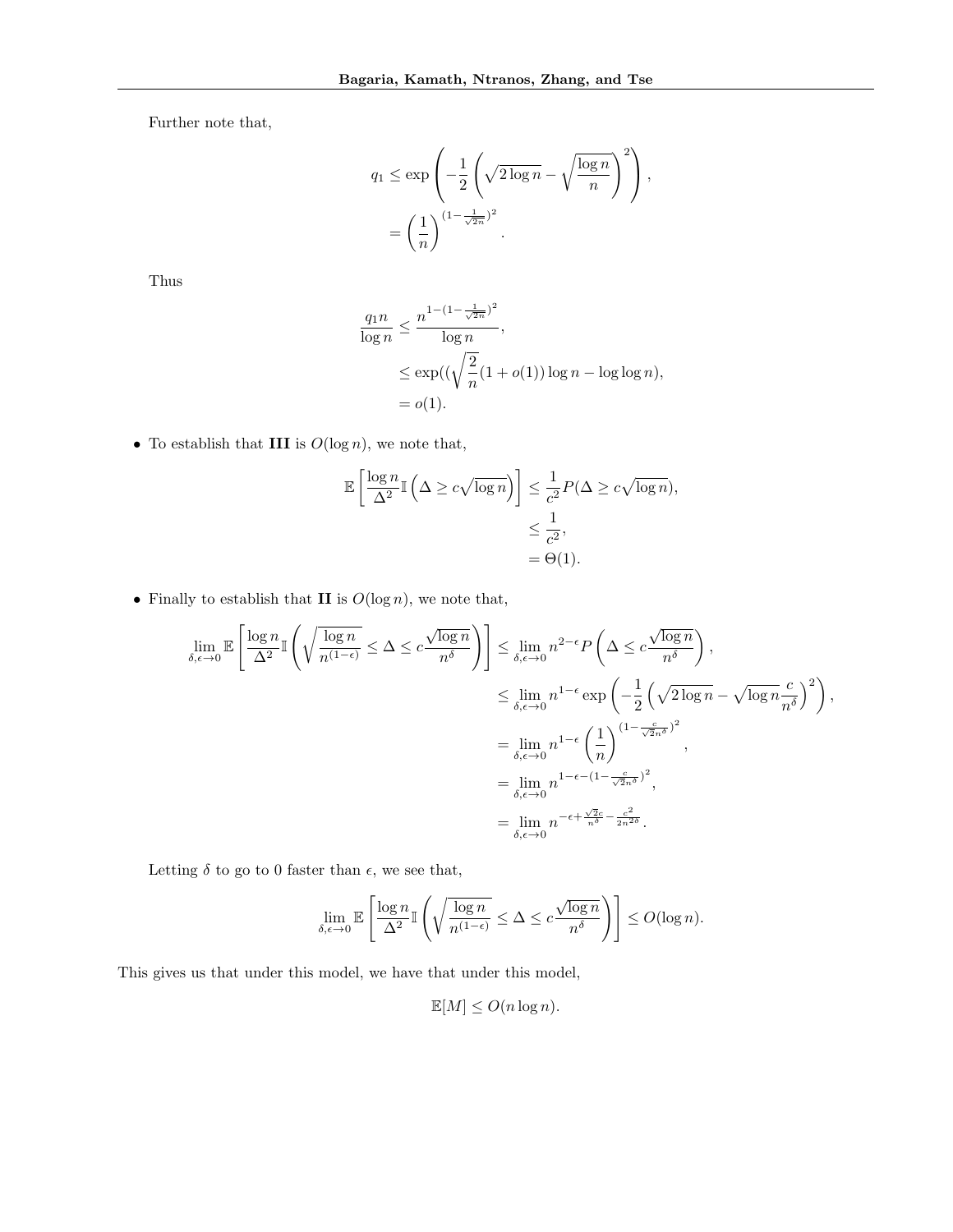### 3 Proof of Theorem 1

Let *M* be the total number of distance evaluations when the algorithm stops. As defined above, let  $T_i(t)$  be the number of distance evaluations of point *i* up to time *t*.

We first assume that  $[\hat{\mu}_i(t) - C_i(t), \hat{\mu}_i(t) - C_i(t)]$  are true  $(1 - \frac{2}{n^3})$ -confidence interval (Recall that  $\delta = \frac{2}{n^3}$ ) and show the result. Then we prove this statement.

Let *i*<sup>\*</sup> be the true medoid. We note that if we choose to update arm  $i \neq i^*$  at time *t*, then we have

$$
\hat{\mu}_i(t) - C_i(t) \le \hat{\mu}_{i^*}(t) - C_{i^*}(t).
$$

For this to occur, at least one of the following three events must occur:

$$
\mathcal{E}_1 = \{\hat{\mu}_{i^*}(t) \ge \mu_{i^*}(t) + C_{i^*}(t)\}, \n\mathcal{E}_2 = \{\hat{\mu}_i(t) \le \mu_i(t) - C_i(t)\}, \n\mathcal{E}_3 = \{\Delta_i = \mu_i - \mu_{i^*} \le 2C_i(t)\}.
$$

To see this, note that if none of  $\mathcal{E}_1, \mathcal{E}_2, \mathcal{E}_3$  occur, we have

$$
\hat{\mu}_i(t) - C_i(t) \stackrel{(a)}{>} \mu_i - 2C_i(t) \stackrel{(b)}{>} \mu_1 \stackrel{(c)}{>} \hat{\mu}_1 - C_1(t),
$$

where  $(a)$ ,  $(b)$ , and  $(c)$  follow because  $\mathcal{E}_2$ ,  $\mathcal{E}_3$ , and  $\mathcal{E}_1$  do not hold respectively.

We note that as we compute  $\left(1-\frac{2}{n^3}\right)$ -confidence intervals at most *n* times for each point. Thus we have at most  $n^2$  computations of  $\left(1 - \frac{2}{n^3}\right)$ -confidence intervals in total.

Thus  $\mathcal{E}_1$  and  $\mathcal{E}_2$  do not occur during any iteration with probability  $\left(1 - \frac{2}{n}\right)$ , because

$$
\text{w.p. } (1 - \frac{2}{n}) : |\mu_i - \hat{\mu}_i(t)| \le C_i(t), \ \forall \ i \in [n], \ \forall \ t.
$$

This also implies that with probability  $1 - \Theta\left(\frac{1}{n}\right)$  the algorithm does not stop unless the event  $\mathcal{E}_3$ , a deterministic condition stops occurring.

Let  $\zeta_i$  be the iteration of the algorithm when it evaluates a distance to point *i* for the last time. From the previous discussion, we have that the algorithm stops evaluating distances to points *i* when the following holds.

$$
C_i(\zeta_i) \le \frac{\Delta_i}{2} \implies \frac{\Delta_i}{2} \ge \sqrt{\frac{2\sigma^2 \log n^3}{T_i(\zeta_i)}} \text{ or } C_i(\zeta_i) = 0,
$$
  

$$
\implies T_i(\zeta_i) \ge \frac{24\sigma^2}{\Delta_i^2} \log n \text{ or } T_i(\zeta_i) \ge 2n.
$$

Thus with probability  $(1 - o(1))$ , the algorithm returns  $i^*$  as the medoid with at most *M* distance evaluations, where

$$
M \leq \sum_{i \in [n]} T_i(\zeta_i) \leq \sum_{i \in [n]} \left( \frac{24\sigma^2}{\Delta_i^2} \log n \wedge 2n \right).
$$

To complete the proof, we next show that  $[\hat{\mu}_i(t) - C_i(t), \hat{\mu}_i(t) - C_i(t)]$  are true  $(1 - \frac{2}{n^3})$ -confidence intervals of  $\mu_i$ .

We observe that if point *i* is picked by Med-dit less than *n* times at time t, then  $T_i(t)$  is equal to the number of times the point is picked. Further  $C_i(t)$  is the true  $(1 - \delta)$ -confidence interval from Eq (1).

However, if point *i* is picked for the *n*-th time at iteration *t* ( line 7 of Algorithm 1) then the empirical mean is computed by evaluating all  $n-1$  distances (many distances again). Hence  $T_i(t) = 2(n-1)$ . As we know the mean distance of point *i* exactly,  $C_i(t) = 0$  is still the true confidence interval.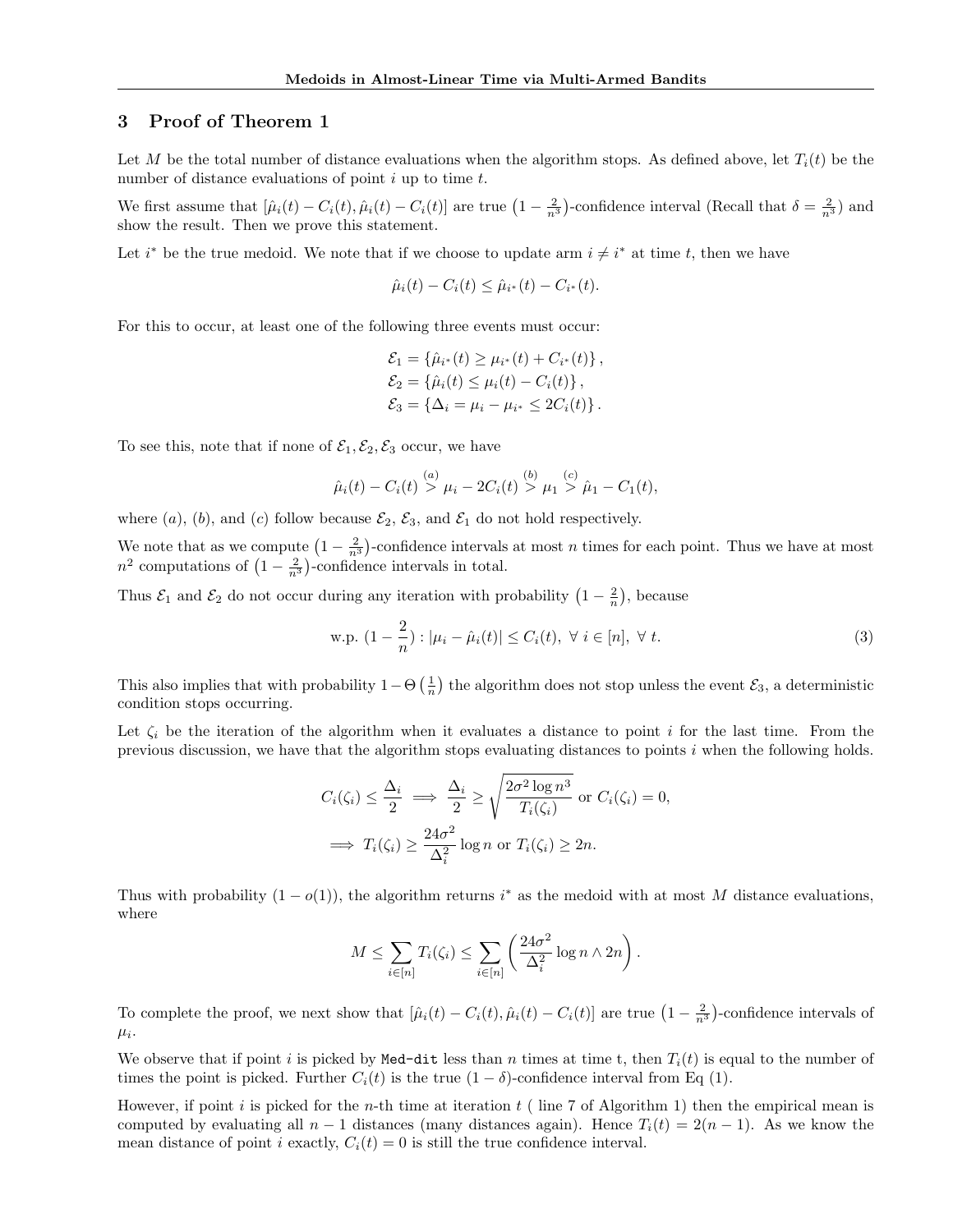We remark that if a point *i* is picked to be updated the  $(n + 1)$ -th time, as  $C_i(t) = 0$ , we have that  $\forall j \neq i$ ,

$$
\hat{\mu}_i(t) + C_i(t) = \hat{\mu}_i(t) - C_i(t) < \hat{\mu}_j(t) - C_j(t).
$$

This gives us that the stopping criterion is satisfied and point *i* is declared as the medoid.

#### 4 Extensions to the Theoretical Results

In this section we discuss two extensions to the theoretical results presented in the main article: 1. we can actually relax the sub-Gaussian condition to the condition that the random variables have finite variances while still having the same  $O(n \log n)$  sample complexity; 2. there exists a medoid algorithm with a  $O(n \log \log n)$ distance evaluations, which improves the sample complexity of Med-dit by a log *n* factor and is essentially almost-lienar.

In short, the sub-Gaussian condition can be weakened the condition that the random variables of sampling with replacement from  $\mathcal{D}_i$  have finite variances. This is by using some refined estimator to estimate the average distance rather than using the empirical mean [Bubeck et al., 2013].

The  $O(n \log \log n)$  sample complexity can be achieved by another best-arm algorithm called exponential-gap [Karnin et al., 2013]. This algorithm is log *n* faster than UCB-medoid. But this improvement is at the sacrifice of a much larger constant factor.

#### 4.1 Weakening the Sub-Gaussian Assumption

Careful readers may notice that in order to have the  $O(n \log n)$  sample complexity, UCB-medoid relies on a concentration bound where the tail probability decays exponentially. In the main article, this is achieved by assuming that for each point  $x_i$ , the random variable of sampling with replacement from  $\mathcal{D}_i$  is  $\sigma$ -sub-Gaussian. As a result, we can have the sub-Gaussian tail bound that for any point *x<sup>i</sup>* at time *t*, with probability at least  $1 - \delta$ , the empirical mean  $\hat{\mu}_i$  satisfies

$$
|\mu_i - \hat{\mu}_i| \le \sqrt{\frac{2\sigma^2 \log \frac{2}{\delta}}{T_i(t)}}.
$$

In fact, as pointed out by Bubeck et al. [2013], to achieve the  $O(n \log n)$  sample complexity, all we need is a performance guarantee like the one shown above for the empirical mean. To be more precise, we need the following property:

Assumption 1. *[Bubeck et al., 2013] Let*  $\epsilon \in (0,1]$  *be a positive parameter and let c, v be positive constants. Let*  $X_1, \dots, X_T$  *be i.i.d.* random variables with finite mean  $\mu$ . Suppose that for all  $\delta \in (0,1)$ *, there exists an estimator*  $\hat{\mu} = \hat{\mu}(T, \delta)$  *such that, with probability at least*  $1 - \delta$ ,

$$
|\mu - \hat{\mu}| \leq v^{\frac{1}{1+\epsilon}} \left(\frac{c\log \frac{2}{\delta}}{T}\right)^{\frac{\epsilon}{1+\epsilon}}
$$

*.*

**Remark 2.** If the distribution of  $X_j$  satisfies  $\sigma$ -sub-Gaussian condition, then Assumption 1 is satisfied for  $\epsilon = 1$ ,  $c = 2$ *, and variance factor*  $v = \sigma^2$ *.* 

However, Assumption 1 can be satisfied with conditions much weaker than the sub-Gaussian condition. One way is by substituing the empirical mean estimator by some refined mean estimator that gives the exponential tail bound. Specifically, as suggested by Bubeck et al. [2013], we can use Catoni's M estimator [Catoni et al., 2012].

Catoni's M estimator is defined as follows: let  $\psi : \mathbb{R} \to \mathbb{R}$  be a continuous strictly increasing function satisfying

$$
-\log(1-x+\frac{x^2}{2}) \le \psi(x) \le \log(1+x+\frac{x^2}{2}).
$$

Let  $\delta \in (0,1)$  be such that  $T > 2 \log(\frac{1}{\delta})$  and introduce

$$
\alpha_{\delta} = \sqrt{\frac{2\log\frac{1}{\delta}}{T(\sigma^2 + \frac{2\sigma^2\log\frac{1}{\delta}}{T-2\log\frac{1}{\delta}})}}.
$$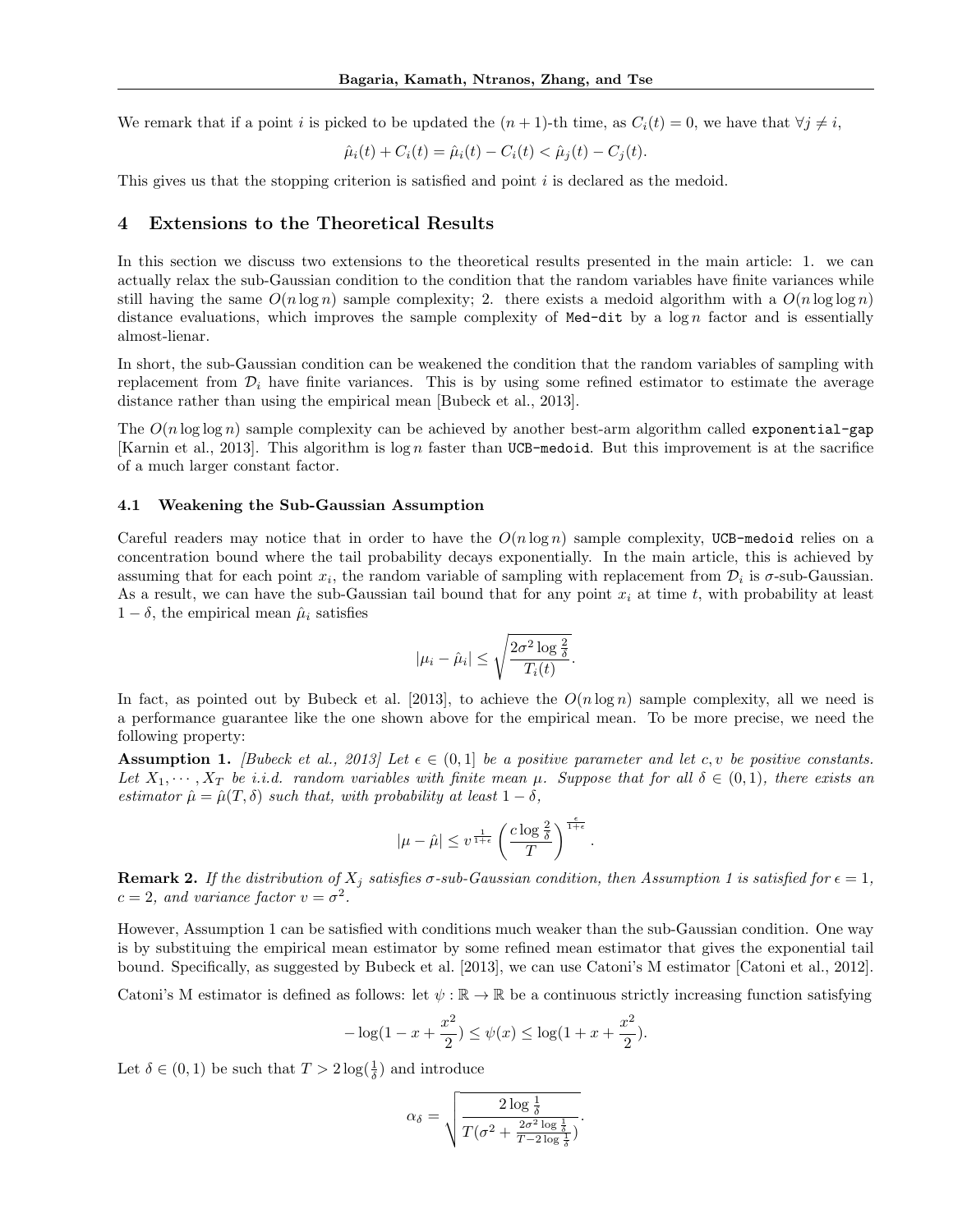If  $X_1, \dots, X_T$  are i.i.d. random variables, the Catoni's estimator is defined as the unique value  $\hat{\mu}_C = \hat{\mu}_C(T, \delta)$ such that

$$
\sum_{i=1}^{n} \psi(\alpha_{\delta}(X_i - \hat{\mu}_C)) = 0.
$$

Catoni [Catoni et al., 2012] proves that if  $T \geq 4 \log \frac{1}{\delta}$  and the  $X_j$  have mean  $\mu$  and variance at most  $\sigma^2$ , then with probability at least  $1 - \delta$ ,

$$
|\hat{\mu}_C - \mu| \le 2\sqrt{\frac{\sigma^2 \log \frac{2}{\delta}}{T}}.\tag{4}
$$

The corresponding modification to Med-dit is as follows.

- 1. For the initialization step, sample each point  $4 \log \frac{1}{\delta}$  times to meet the condition for the concentration bound of the Catoni's M estimator.
- 2. For each arm i, if  $T_i(t) < n$ , maintain the  $1 \delta$  confidence interval  $[\hat{\mu}_{C,i} C_i(t), \hat{\mu}_{C,i} + C_i(t)]$ , where  $\hat{\mu}_{C,i}$  is the Catoni's estimator of  $\mu_i$ , and

$$
C_i(t) = 2\sqrt{\frac{\sigma^2 \log \frac{2}{\delta}}{T_i(t)}}.
$$

**Proposition 1.** For  $i \in [n]$ , let  $\Delta_i = \mu_i - \mu^*$ . If we pick  $\delta = \frac{1}{n^3}$  in the above algorithm, then with probability  $1 - o(1)$ , it returns the true medoid with the with number of distance evaluations M such that,

$$
M \le 12n \log n + \sum_{i \in [n]} \left( \frac{48\sigma^2}{\Delta_i^2} \log n \wedge 2n \right)
$$

*Proof.* Let  $\delta = \frac{2}{n^3}$ . The initialization step takes an extra 12*n* log *n* distance computations. Following the same proof as Theorem 1, we can show that the modified algorithm returns the true medoid with probability at least  $1 - \Theta(\frac{1}{n})$ , and apart from the initialization, the total number of distance computations can be upper bounded by

$$
\sum_{i \in [n]} \left( \frac{48\sigma^2}{\Delta_i^2} \log n \wedge 2n \right).
$$

So the total number of distance computations can be upper bounded by

$$
M \le 12n \log n + \sum_{i \in [n]} \left( \frac{48\sigma^2}{\Delta_i^2} \log n \wedge 2n \right).
$$

 $\Box$ 

Remark 3. *By using the Catoni's estimator, instead of the sub-Gaussian assumption, we only require a much weaker assumption that the distance evaluations have finite variance. Yet, we achieve the same order of the distance evaluation complexity.*

#### 4.2 On the *O*(*n* log log *n*) Algorithm

The best-arm algrithm exponential-gap [Karnin et al., 2013] can be directly applied on the medoid problem, which takes  $O(\sum_{i \neq i^*} \Delta_i^{-2} \log \log \Delta_i^{-2})$  distance evaluations, essentially  $O(n \log \log n)$  if  $\Delta_i$  are constants. It is an variation of the familiy of action elimination algorithm for the best-arm problem. A typical action elimination algorithm proceeds as follows: Maintaining a set  $\Omega_k$  for  $k = 1, 2, \cdots$ , initialized as  $\Omega_1 = [n]$ . Then it proceeds in epoches by sampling the arms in  $\Omega_k$  a predetermined number of times  $r_k$ , and maintains arms according to the rule:

$$
\Omega_{k+1} = \{ i \in \Omega_k : \hat{\mu}_a + C_a(t) < \hat{\mu}_i - C_i(t) \},
$$